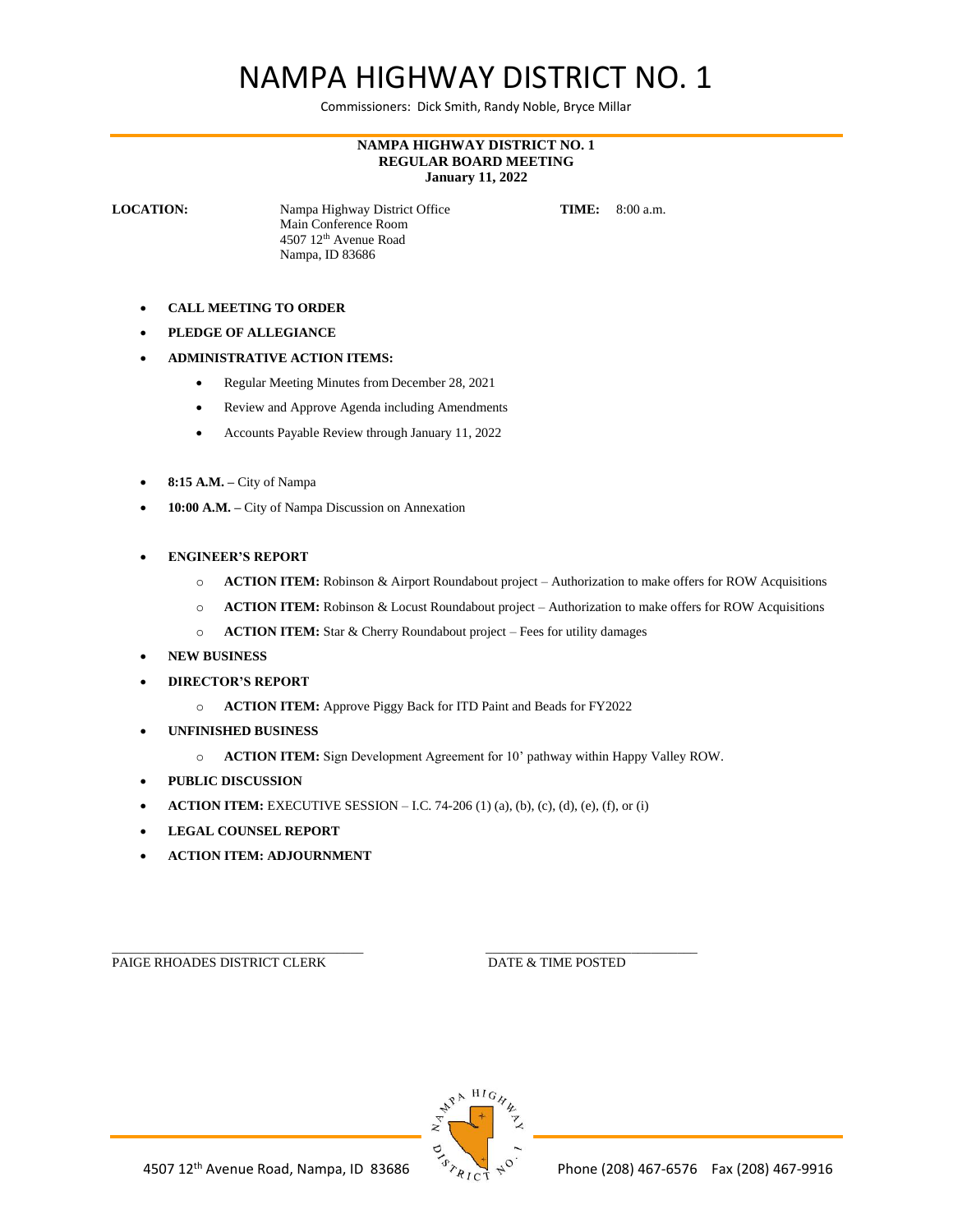## **NAMPA HIGHWAY DISTRICT NO. 1 REGULAR MEETING**

**PRESENT:** Commissioners Dick Smith, Commissioner Randy Noble, & Bryce Millar, Attorney David Wynkoop, Director Devin Muchow, District Engineer Nick Lehman, District Clerk Paige Rhoades; Right-of-Way Agent Eddy Thiel **GUESTS:** Jeff Barnes and Daniel Badger, City of Nampa

Chairman Dick Smith called the meeting to order at 8:00 a.m. and all present said the Pledge of Allegiance.

Commissioner Millar made a MOTION to approve the Regular Meeting Minutes from December 28, 2021. Commissioner Noble SECONDED the motion. MOTION CARRIED.

Commissioner Noble made a MOTION to approve the agenda as posted. Commissioner Millar SECONDED the motion. MOTION CARRIED.

Commissioner Millar made a MOTION to approve Accounts Payable through January 11, 2022. Commissioner Noble SECONDED the motion. MOTION CARRIED.

Jeff Barnes, with the City of Nampa, appeared before the Board to provide an update on the City's current projects. Mr. Barnes advised the Board that Parametrix is currently working on the concept study for the SH 16 south connection to I-84. He stated that project's estimated cost is \$30 million so city staff is working on applying for grants with Compass to see if they can get any assistance to get the project completed. Mr. Barnes advised the plans are in the works for designing Franklin Road from Star Road to the future SH 16 connection.

Mr. Barnes stated that Compass ran traffic counts for SH 45 thru library square into Nampa and those counts were not efficient enough to warrant relocation of SH 45 out of the main part of town.

Mr. Barnes stated that Staff is still working with Nampa Highway District on the Ustick Corridor study project.

Mr. Barnes advised the Board that Six Mile Engineering is working on the concept for the Locust and Happy Valley project. He stated that he is still working on getting the developer to pay a large portion of the costs with the help from the city and Nampa Highway District.

Daniel Badger, with the City of Nampa, advised the Board that he has been taking a lot of calls regarding the Middleton & Orchard Signal project. Engineer Lehman and Daniel Badger are working together to help with the citizens complaints the best that they can.

10:00 a.m. agenda item for the discussion regarding the City of Nampa and annexations was held early due to Mr. Barnes and Mr. Badger being present. The Board discussed their concerns and advised Mr. Barnes and Mr. Badger that the Board has a scheduled meeting with the Mayor of Nampa to discuss their concerns.

ROW Agent Thiel presented the Board with the development agreement for a 10-foot pathway within the ROW on Happy Valley Road. Commissioner Noble made the MOTION to approve the agreement and authorize the Chairman to sign. Commissioner Millar SECONDED the motion. MOTION CARRIED.

ROW Agent Thiel and Engineer Lehman advised the Board that Canyon Highway District staff will be presenting the updated ACCHD standards manual at the upcoming ACCHD meeting on January 20, 2022.

District Engineer Nick Lehman began the Engineer's work report.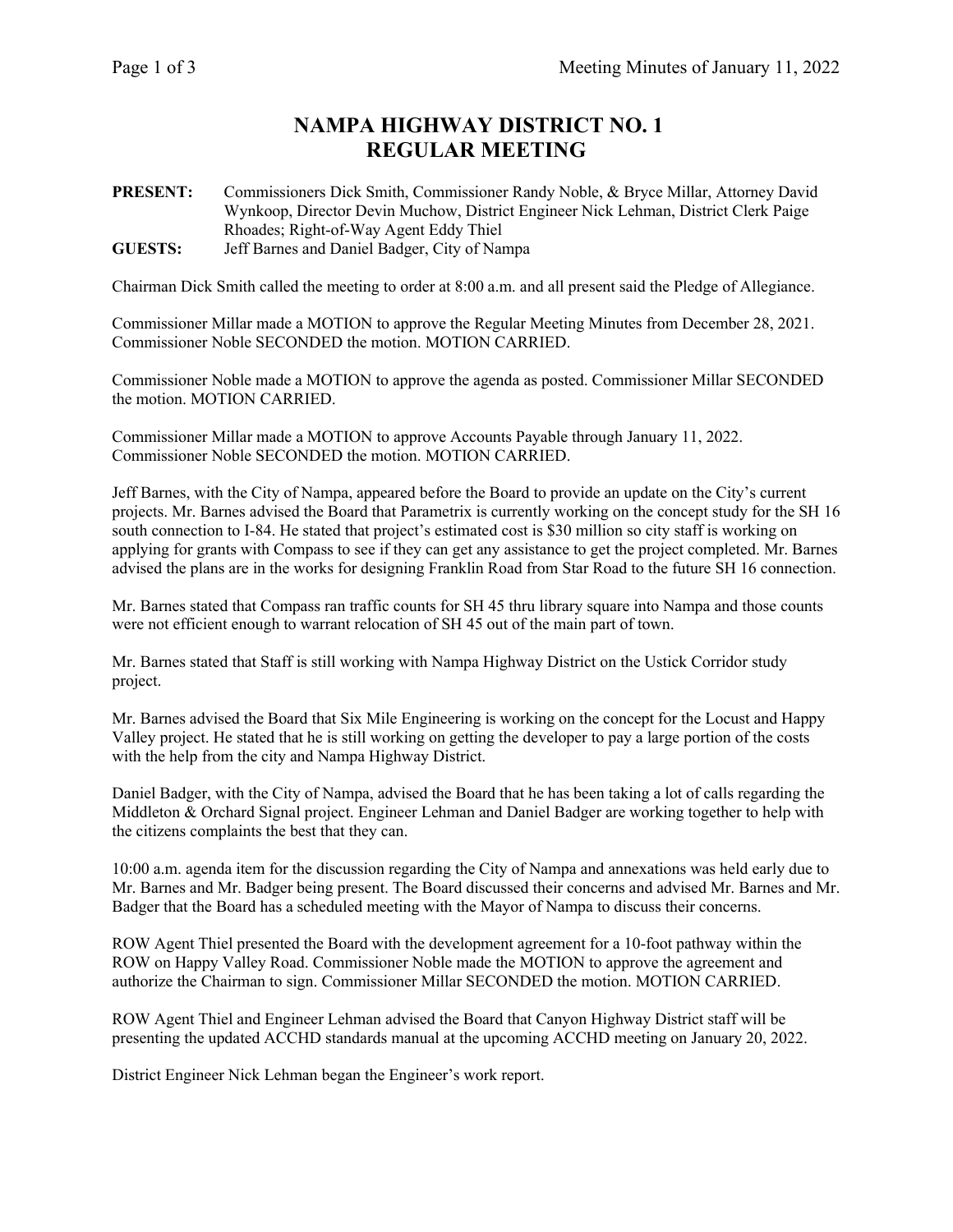For Star & Cherry Roundabout project, Engineer Lehman advised the Board the following updates on the utility delay fees:

- Syringa: Engineer Lehman advised the Board that Syringa will pay the revised cost of \$3,000. Engineer Lehman requested the Board sign the waiver and release.
	- o Commissioner Noble made a MOTION to approve the letter for revised cost and authorize the Chairman to sign the waiver and release. Commissioner Millar SECONDED the motion. MOTION CARRIED.
- Lumen: NHD suspended their permits on Monday, January 3, 2022. Engineer Lehman advised he received a call on Wednesday, January 6, 2022, stating that Lumen agrees to pay its portion of the delay cost and we should see payment by February 14, 2022, as long as funding is approved.
- Zayo: 3C has paid in the amount of \$33,225

For the Middleton & Orchard Signal Project, Engineer Lehman advised the Board that Knife River shut down the intersection to begin construction on January 3rd. Knife River will begin working on the sewer line first. The intersection will be closed completely with no access except for local traffic. NHD employees will be working on moving the flagpole and the berm for Mr. Knight's property.

For Robinson & Locust Roundabout, Engineer Lehman advised that 3 parcel owners on the north side of the intersection are not talking to staff and have hired an attorney to represent them. ROW Negotiator, John Hill, will send final letters next week and NHD should be ready to move forward with condemnation at the beginning of February 2022 if the Board so chooses.

For Robinson & Airport Roundabout, Engineer Lehman advised the Board that he has sent a letter to Mr. Steve Keuter denying his request for NHD to replace the well.

- Parcels  $10 \& 13$  have accepted the offer and signed the contract.
- Parcel 17 & 29 John Hill will try to get the contract signed tonight, January 20, 2022. The tenant, that also lives on the property, has accepted the relocation package.
- Parcel 9 John Hill is still working on negotiating numbers.

Engineer Lehman requested that the Board go into Executive Session to discuss details of property acquisition for the Robinson & Airport Roundabout project.

EXECUTIVE SESSION: At 9:49 a.m., Commissioner Millar made a MOTION to go into Executive Sessionpursuant to IC 74-206 (1)(c). Commissioner Noble SECONDED the motion. MOTION CARRIED. Upon Roll Call, Commissioner Smith voted "aye", Commissioner Noble voted "aye", Commissioner Millar voted "aye".

The Board concluded Executive Session at 9:56 a.m.

Engineer Lehman and ROW Agent Thiel discussed with the Board the upcoming developments at the Happy Valley & Locust intersection.

This completed the Engineer's work report.

Director Muchow began his work report

Director Muchow presented the Board with the Shop Report.

Director Muchow advised the Board that the Bridge Crew is currently working on Hove Road replacing pipes. They have been doing some sanding and snow removal. The Bridge Crew also installed the horses and graders at the Star & Cherry Roundabout.